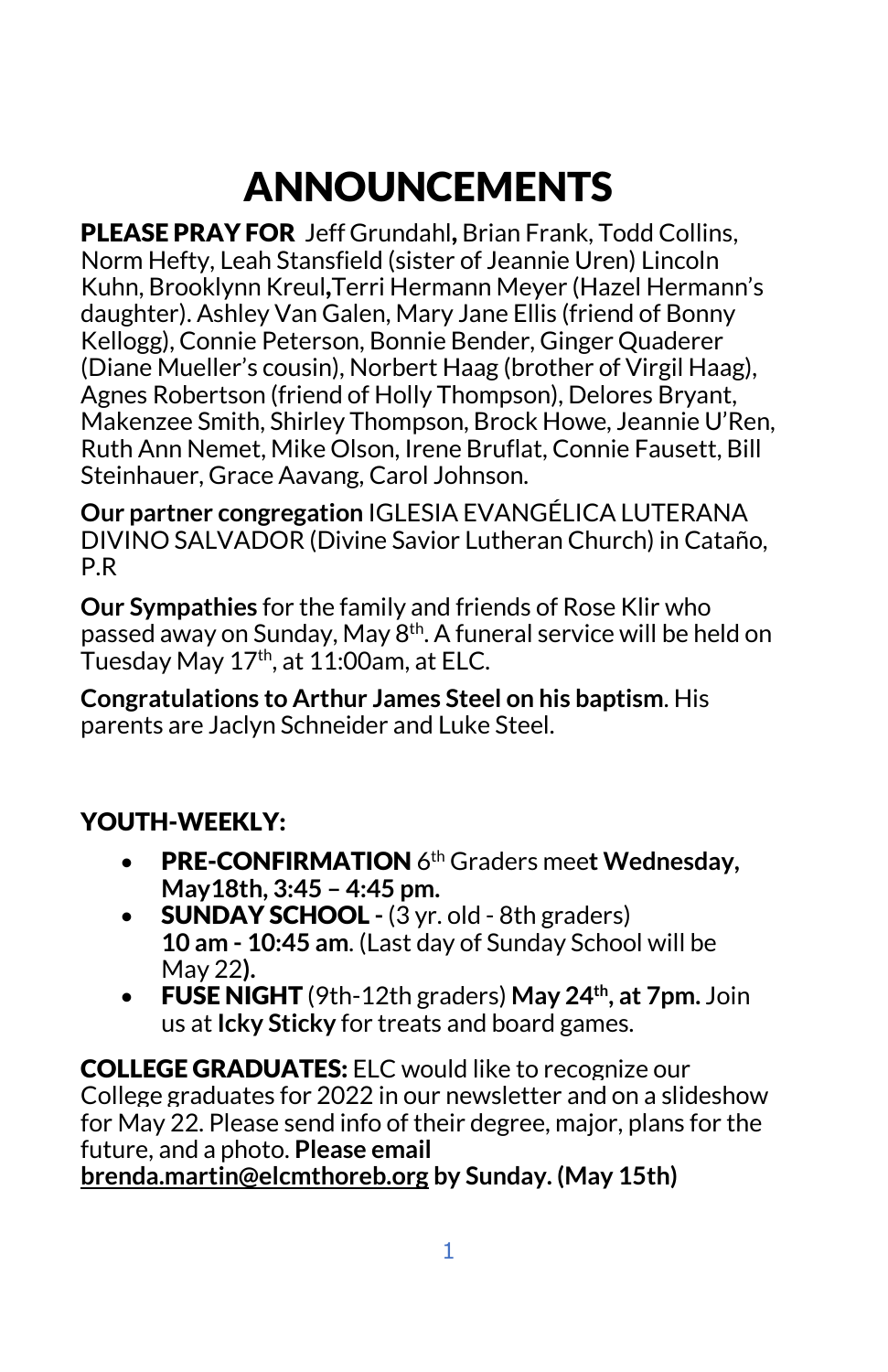YOUTHWORKS TRIP MEETING**:** Individuals attending our trip to St Louis in June will meet on **Sunday, May 15th at 6:30 PM** in the **Matthew Room at ELC**. There are still spots available to join us. Youth must be in 8th- 12th grade currently. If interested, please contact Brenda.

# YOUTH SUMMER SCHEDULE: 2022 ELC SUMMER FUN Time to Register

#### \* VBS/DAY CAMP2022 - June 13th - 16th, 2022

 VBS (9-11:30 am) for 3-5-year olds DAY CAMP (9am-3pm) Children entering 1<sup>st</sup>-5<sup>th</sup> in fall  **REGISTER**[: https://forms.gle/Q2ryqGu124XCujM77](https://forms.gle/Q2ryqGu124XCujM77)

\* CONFIRMATION CAMP AT SUGAR CREEK **June 12th - 17th** (7th  $\& 8^{th}$ ). Register online[:](http://wp.sugarcreekbiblecamp.org/) [http://wp.sugarcreek bible camp.org.](http://wp.sugarcreekbiblecamp.org/) \* EXPLORER DAY AT SUGARCREEK July19, 9am -3pm

(Children entering  $1^{st}$ -5<sup>th</sup> grade in fall 2022)

 **REGISTER**[: https://forms.gle/Q2ryqGu124XCujM77](https://forms.gle/Q2ryqGu124XCujM77)

\*GIVE/LOVE/SERVE **(Local Service Days)** Middle- High school youth may join us on **Thursdays, (July 7, 21, 28 & Aug 4)** <https://www.signupgenius.com/go/10C0D4DAEA929A5FFC70-give1>

\*YOUTHWORKS MISSION TRIP *St Louis, MO – June 26-July 1st, 2022* There are spots available to sign up to help serve the St Louis community. Contact Brenda for more information.

SYNOD YOUTH EVENT "EMERGE" – (9th - 12th graders), **July 29-31**, at **Bethel Horizons Retreat Center**; Pastor Jenny Sung will be our guest, incredible worship, beautiful campgrounds, so much fun, lots of laughs, and connecting with others from our congregations**! Registration is due by June 10th.** Contact Brenda to register.

**SUGAR CREEK** Give your child a powerful week of adventure, in-person fun, and experiences of God's love! Online Registration is open for Sugar Creek Bible Camp Summer programs. They have a variety of programs (new & favorites) listed on their website, [http://wp.sugarcreekbiblecamp.org,](http://wp.sugarcreekbiblecamp.org/) for youth and families. Come and see in 2022!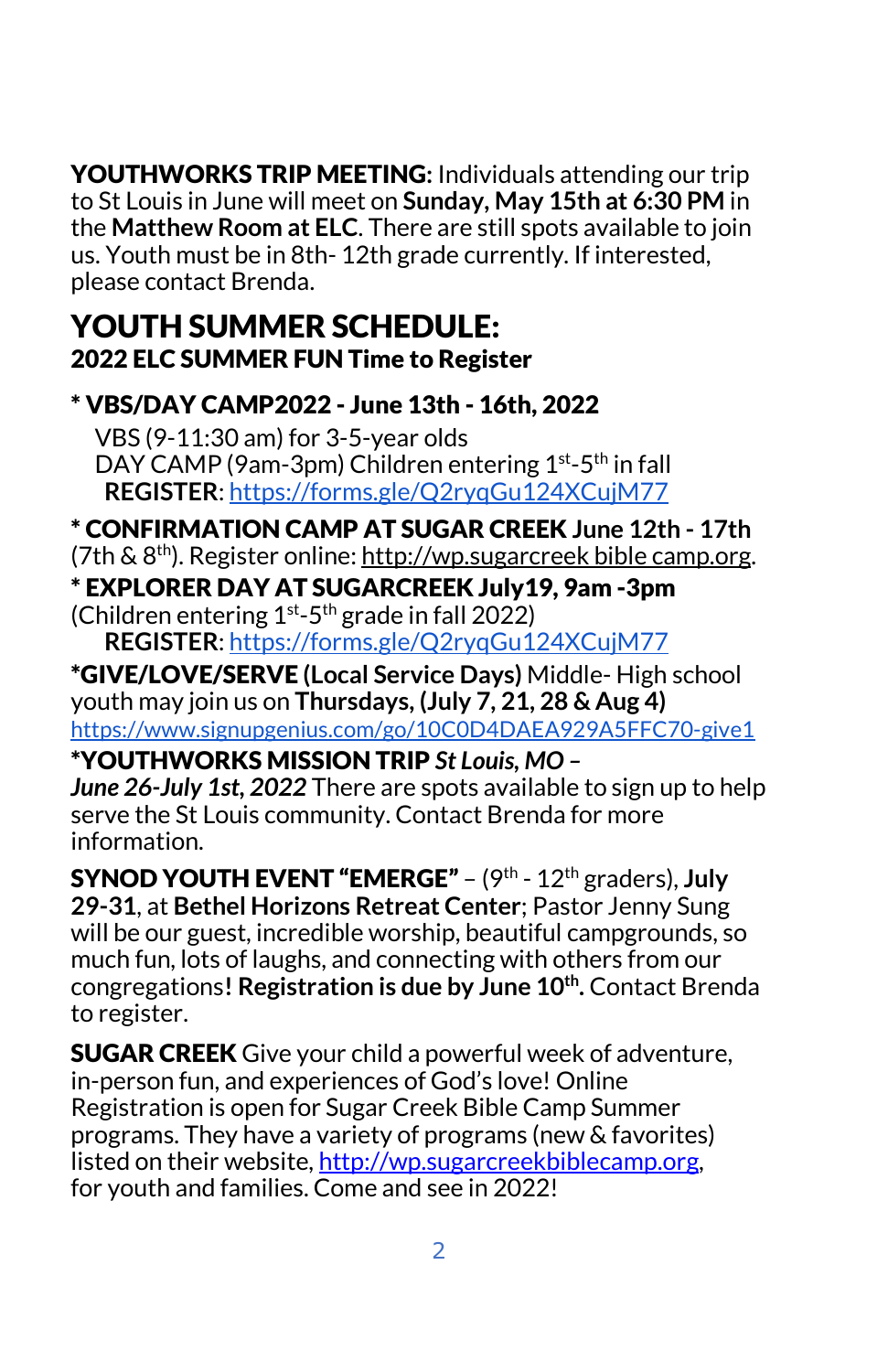# ELC COFFEE TIME will be held on **Wednesdays at 10am** in **Fellowship Hall**. A great time to connect with our church family

ADULT EDUCATION is *CANCELLED for this week (May 15th).* Instead*, we invite you* to join in lifting up Diane Dangerfield's great service to this community following our worship time together. Class will resume following worship **on May 22nd with guest Pastor Rich Pleva.** 

LADIES OF ELC please consider attending the **Seasoned Saints** program on **Saturday, May 21, at 9:30 a.m**. We are honoring about 15 ladies who have achieved their 80th birthdays. Call the church office by tomorrow, **Monday, the 16th to make your reservation**. A light breakfast will be served. We look forward to seeing you! -Helen Kahl

## REBECCA CIRCLE

will meet at **11am on Tuesday, May 17th** at **ELC** to car pool to North/South in Verona for lunch at 11:30 am **Let Rita S-D know if you are coming by Friday, May 13th.** 

SARAH CIRCLE will meet on **Tuesday, May 17th at 7 pm** in the **Fellowship Hall** at church. We will be doing the May Bible study from the "Gather" magazine titled "Crafted in Christ." Contact Connie Curran [\(curranconnie@hotmail.com\)](mailto:curranconnie@hotmail.com) with any inquiries about this meeting or the study materials. Always welcoming new faces and looking for those we haven't seen for a while."

ELC SEWING LADIES SEWING DAYS are **Thursdays from 9am to 4pm** in Fellowship Hall

OUTDOOR FARMER'S MARKET **Thursdays, on the ELC lawn.**

MEN'S BREAKFAST/BIBLE STUDY **Thursdays at 6:30 am on Zoom.** Contact Pastor John for the link.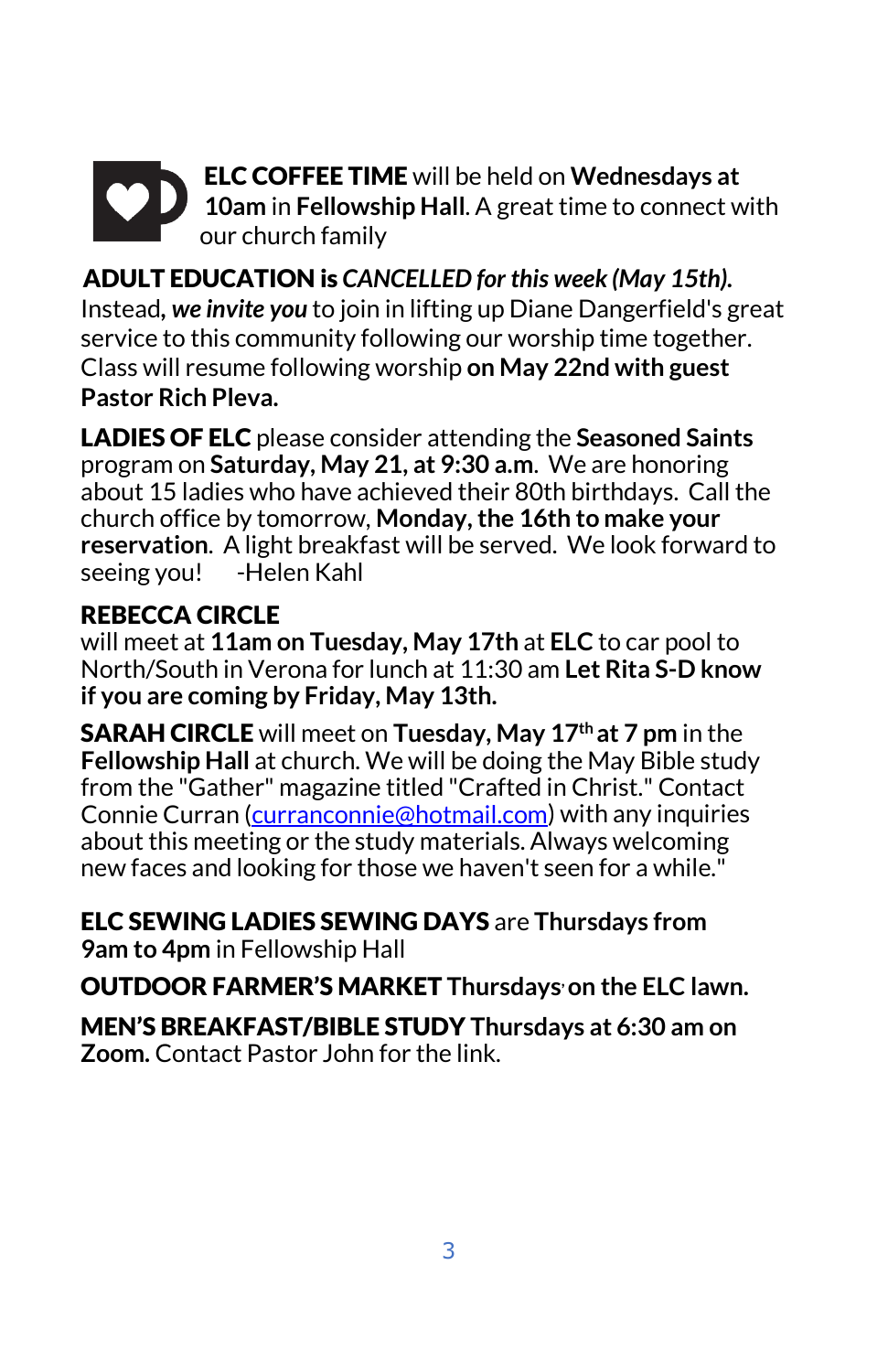## Calling ELC Scripture Readers

We have been using an online service called Sign-Up Genius for a few months now for our reader scheduling. Except for some calendar errors on my part, and perhaps a few frustrations on our participant's part, it seems to be going relatively smoothly and really is an easy-touse program. The best part is that you get to choose your own dates on which to read! Thank you so much to those who are participating! It would be nice to have a larger portion of our church family taking part in this important ministry, especially with in-person services now back in full swing.

If you are not on our list of active readers, and you are interested in becoming a reader, or are a former reader and would like to resume this activity, please contact Vicky Rosenbaum a[t jvrosen@tds.net](mailto:jvrosen@tds.net) or call 608 284-0813 and I will add you to the reader list. I will need your current phone number and an email address that is checked regularly. We are particularly in need of readers for the 5:00 Saturday service. I would really like to encourage our younger members (middle school and up) to consider becoming an ELC Scripture reader! If you currently receive the Sign-Up Genius notices, you are already on our reader list. Likewise, if you wish to be removed from this list, please let me know.

If you do not have email or a computer, but would like to participate, you can call me. I will be happy to give you available dates and will fill in the time slot on Sign-Up Genius for you. I will also be happy to help you walk through the sign-up process if you do have internet access and are having trouble.

Nancy sends the readings out via email on Thursday afternoons before the weekend you are scheduled to read. She will snail mail them to you if you do not have computer access.

Thank you! Our Church is a living body that needs all members, each doing his/her/their own part to keep it healthy and vibrant. Please pray about what you might do as part of this living system.

Sincerely, Vicky Rosenbaum ELC Church Council President